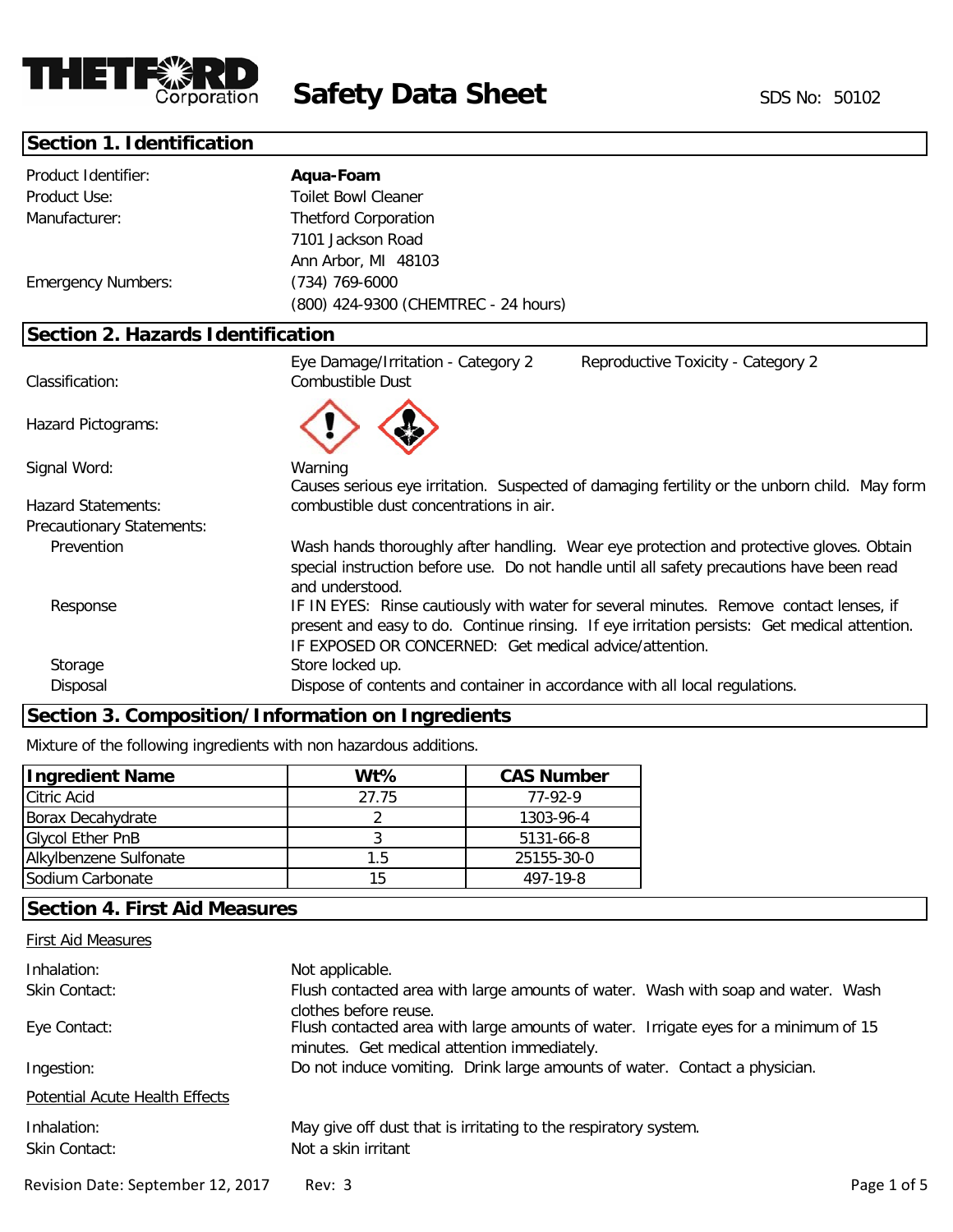| Eye Contact:<br>Ingestion:                                                                                                                                                                                                  | Causes serious eye irritation<br>Nontoxic if ingested |                                                                                                                               |
|-----------------------------------------------------------------------------------------------------------------------------------------------------------------------------------------------------------------------------|-------------------------------------------------------|-------------------------------------------------------------------------------------------------------------------------------|
| Potential Chronic Health Effects                                                                                                                                                                                            | None known                                            |                                                                                                                               |
| <b>Section 5. Fire-Fighting Measures</b>                                                                                                                                                                                    |                                                       |                                                                                                                               |
| <b>Extinguishing Media:</b><br>Specific hazards arising from the chemical:<br>Hazardous thermal decomposition products:<br>Special protective actions for fire-fighters:<br>Special protective equipment for fire-fighters: |                                                       | Water, dry chemical, carbon dioxide or foam<br>None known<br>Oxides of carbon, oxides of sodium<br>None<br>None               |
| <b>Section 6. Accidental Release Measures</b>                                                                                                                                                                               |                                                       |                                                                                                                               |
| <b>Personal precautions, protective equipment and emergency procedures</b>                                                                                                                                                  |                                                       |                                                                                                                               |
| clear water.                                                                                                                                                                                                                |                                                       | Minimize dusting and prevent distribution of airborne dust. Sweep up and collect in suitable containers. Mop area with clean, |
| Method and materials for containment and clean up                                                                                                                                                                           |                                                       |                                                                                                                               |
|                                                                                                                                                                                                                             |                                                       |                                                                                                                               |

Use spark-proof tools and explosion-proof equipment. Dispose of in accordance with federal, state, and local regulations.

| Section 7. Handling and Storage                |                                                                                                                        |
|------------------------------------------------|------------------------------------------------------------------------------------------------------------------------|
| Precautions for safe handling:                 | Do not get in eyes or on skin. Do not inhale dust. Wash thoroughly after handling.                                     |
| Conditions for safe storage:                   | Do not store above 100°F (38°C). Separate from strong acids, strong bases, strong<br>oxidizers, and powdered aluminum. |
| Section & Expecure Control/Dersonal Drotection |                                                                                                                        |

### **Section 8. Exposure Control/Personal Protection**

#### Occupational Exposure Limits

Some ingredients treated by OSHA as "Particulate Not Otherwise Classified" (PNOR).

| OSHA/PEL (total dust):      | $15 \text{ mg/m}$ |
|-----------------------------|-------------------|
| OSHA/PEL (respirable dust): | $5 \text{ mg/m}$  |

## Appropriate Engineering Controls

Maintain adequate ventilation. Use local exhaust ventilation or other engineering controls to keep worker exposure to airborne contaminants below any recommended or statutory limits.

| Personal Protection |
|---------------------|
|                     |

| <b>Respiratory Protection:</b> | Not required              |
|--------------------------------|---------------------------|
| Skin Protection:               | Rubber gloves             |
| Eye/Face Protection:           | Safety glasses or goggles |
| <b>Hygiene Measures:</b>       | Wash hands thoroughly a   |

after handling especially before eating, drinking and smoking. Wash contaminated clothing before reuse. Have eyewash and safety shower available.

| <b>Section 9. Physical and Chemical Properties</b> |                    |                                           |                  |
|----------------------------------------------------|--------------------|-------------------------------------------|------------------|
| <b>Physical State:</b>                             | Solid, granules    | <b>Upper/Lower Explosive Limits:</b>      | Not available    |
| Color:                                             | White              | Vapor Pressure:                           | Not available    |
| Odor:                                              | Fresh, clean scent | Vapor Density:                            | Not available    |
| Odor Threshold:                                    | Not available      | Specific Gravity:                         | Not applicable   |
| pH (10% solution)                                  | $7.5 - 9$          | <b>Bulk Density:</b>                      | 54 - 59 lb/cu ft |
| Melting Point:                                     | Not available      | Solubility:                               | Mostly soluble   |
| Freezing Point:                                    | Not applicable     | Partition coefficient<br>n-octanol/water: | Not applicable   |
| Revision Date: September 12, 2017                  | Rev: 3             |                                           | Page 2 of 5      |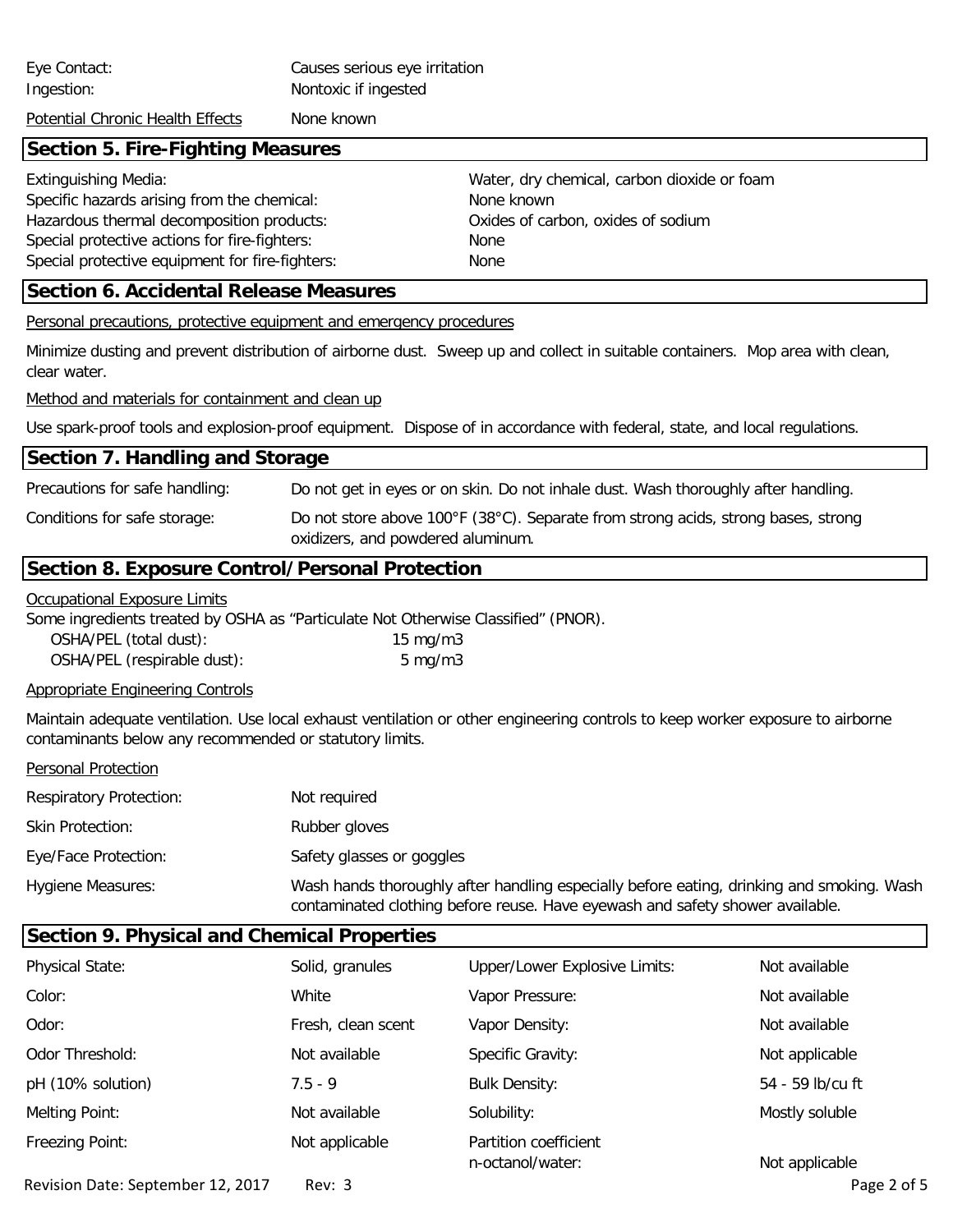| <b>Boiling Point:</b>                | Not applicable                                                                                                                                       |                                                                    |                |
|--------------------------------------|------------------------------------------------------------------------------------------------------------------------------------------------------|--------------------------------------------------------------------|----------------|
| Flash Point:                         | Not available                                                                                                                                        | Auto-ignition Temperature:                                         | Not available  |
| <b>Evaporation Rate:</b>             | Not available                                                                                                                                        | Decomposition Temperature:                                         | Not available  |
| Flammability:                        | Not available                                                                                                                                        | Viscosity:                                                         | Not applicable |
| Section 10. Stability and Reactivity |                                                                                                                                                      |                                                                    |                |
| Reactivity:                          |                                                                                                                                                      | Product releases carbon dioxide with the addition of water.        |                |
| <b>Chemical Stability:</b>           | The product is stable.                                                                                                                               |                                                                    |                |
| Possibility of Hazardous Reactions:  | Under normal conditions of storage hazardous reactions will not<br>occur. During use, product releases carbon dioxide with the<br>addition of water. |                                                                    |                |
| Conditions to Avoid:                 |                                                                                                                                                      | Elevated temperatures                                              |                |
| Incompatible Materials:              |                                                                                                                                                      | Strong acids. Strong bases. Strong oxidizers. Powered<br>aluminum. |                |
| Hazardous Decomposition Products:    |                                                                                                                                                      | Thermal decomposition may produce oxides of carbon and<br>sodium.  |                |

# **Section 11. Toxicological Information**

Information on the likely routes of exposure: Dermal contact. Inhalation.

## Potential Acute Health Effects

| Inhalation:<br>Skin Contact:<br>Eye Contact:<br>Ingestion:                                                           | May give off dust that is irritating to the respiratory system.<br>Not a skin irritant.<br>Causes eye irritation.<br>Nontoxic if ingested. |                                            |  |
|----------------------------------------------------------------------------------------------------------------------|--------------------------------------------------------------------------------------------------------------------------------------------|--------------------------------------------|--|
| Symptoms Related to the Physical, Chemical and Toxicological Characteristics                                         |                                                                                                                                            |                                            |  |
| Inhalation:<br>Skin Contact:<br>Eye Contact:<br>Ingestion:                                                           | Inhalation of dust may cause coughing.<br>Not a skin irritant.<br>Irritating with tearing.<br>Nontoxic if ingested.                        |                                            |  |
| Potential Chronic Health Effects<br><b>Short Term Exposure</b><br>Potential immediate effects:<br>Long Term Exposure | Not available                                                                                                                              |                                            |  |
| Potential delayed effects:                                                                                           | Not available                                                                                                                              |                                            |  |
| General:                                                                                                             | Not available                                                                                                                              |                                            |  |
| Carcinogenicity:                                                                                                     | No known significant effects or critical hazards.                                                                                          |                                            |  |
| Mutagenicity:                                                                                                        | No known significant effects or critical hazards.                                                                                          |                                            |  |
| Teratogenicity:                                                                                                      | No known significant effects or critical hazards.                                                                                          |                                            |  |
| Developmental Effects:                                                                                               | No known significant effects or critical hazards.                                                                                          |                                            |  |
| <b>Fertility Effects:</b>                                                                                            | No known significant effects or critical hazards.                                                                                          |                                            |  |
| <b>Information on Toxicological Effects</b><br><b>Acute Toxicity</b><br>Components:                                  |                                                                                                                                            |                                            |  |
| <b>Citric Acid</b>                                                                                                   | LD50 Oral<br>LD50 Dermal                                                                                                                   | 11,700 mg/kg (rat)<br>$>2,000$ mg/kg (rat) |  |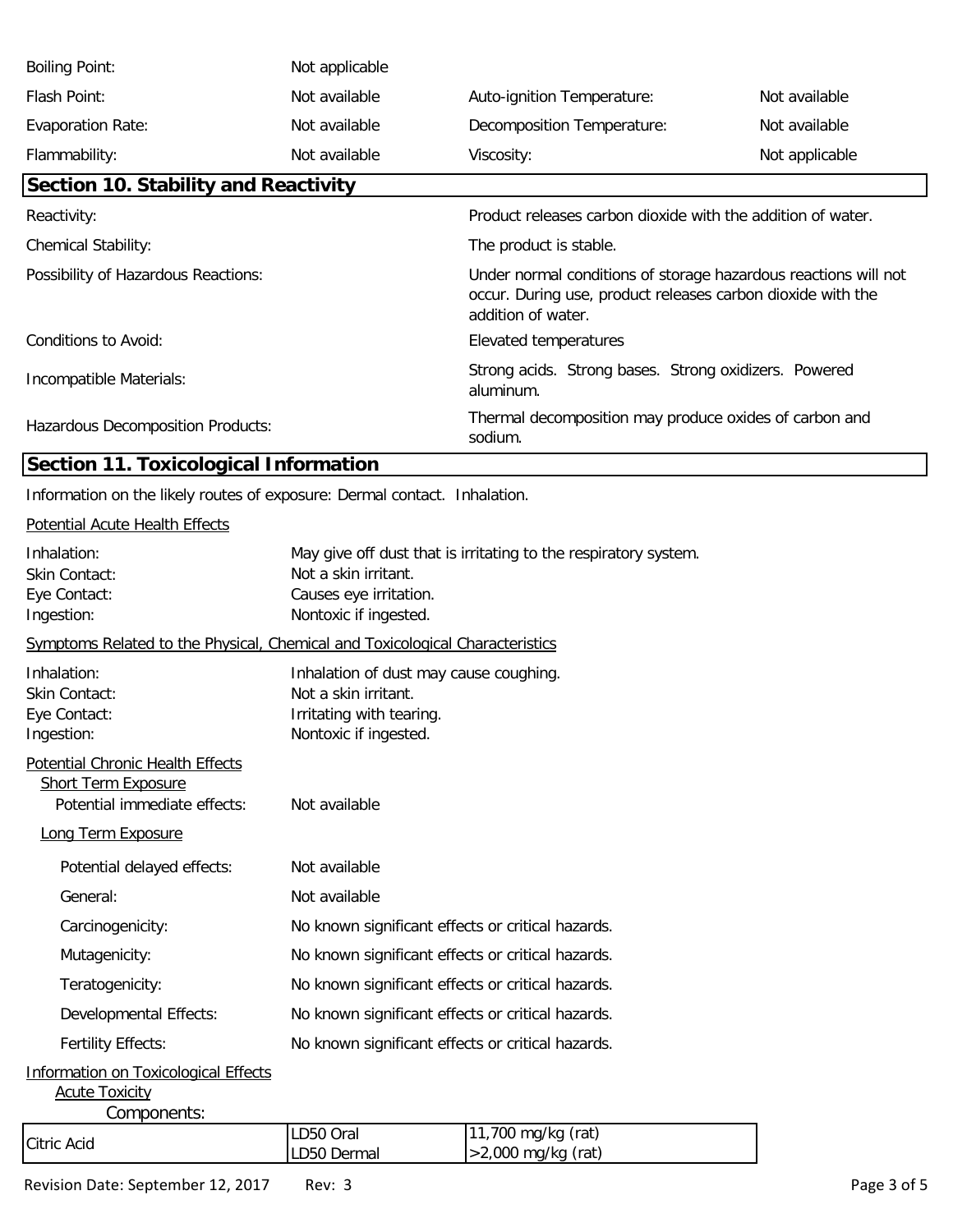|                                    | LD50 Oral                                         | 5,560 mg/kg (rat)                                                                        |  |  |
|------------------------------------|---------------------------------------------------|------------------------------------------------------------------------------------------|--|--|
| Borax Decahydrate                  | LD50 Dermal                                       | $>2,000$ mg/kg (rabbit)                                                                  |  |  |
|                                    | LC50 Inhalation                                   | $>2$ mg/L (rat)                                                                          |  |  |
|                                    | LD50 Oral                                         | 3,300 mg/kg (rat)                                                                        |  |  |
| <b>Glycol Ether PnB</b>            | LD50 Dermal                                       | $> 2,000$ mg/kg (rat)                                                                    |  |  |
|                                    | LC50 Inhalation                                   | >3.5 mg/l vapor 4h                                                                       |  |  |
| Alkylbenzene Sulfonate             | LD50 Oral                                         | 1,080 - 1980 mg/kg (rat)                                                                 |  |  |
|                                    | LD50 Dermal                                       | $>2,000$ mg/kg (rabbit)                                                                  |  |  |
|                                    | LD50 Oral                                         | 2,800 mg/kg (rat)                                                                        |  |  |
| Sodium Carbonate                   | LD50 Dermal                                       | $>2,000$ mg/kg (rabbit)                                                                  |  |  |
|                                    | LC50 Inhalation                                   | 800 mg/m3 (guinea pig)                                                                   |  |  |
| Carcinogenicity:                   |                                                   | Not recognized as carcinogenic by Research Agencies (IARC, NTP, OSHA, ACGIH).            |  |  |
| Mutagenicity:                      | mutagenic or genotoxic.                           | No data available to indicate product or any components present at greater than 0.1% are |  |  |
| Reproductive Toxicity:             | effects on fertility and testes.                  | Borax in animal feeding studies in rat, mouse and dog, at high doses, have demonstrated  |  |  |
| Section 12. Ecological Information |                                                   |                                                                                          |  |  |
| <b>Toxicity</b><br>Components      | Not toxic to aquatic organisms.                   |                                                                                          |  |  |
|                                    | LC50 Fish                                         | 440 - 706 mg/l (DIN 38412 Part 15)                                                       |  |  |
| Citric Acid                        | <b>Bacteria</b>                                   | >10.000 mg/l (DIN 38412 Part 5)                                                          |  |  |
|                                    | EC50 Algae                                        | 10 mg B/L (Selenastrum capricornutum)                                                    |  |  |
| Borax Decahydrate                  | EC50 Fish                                         | 80 mg B/L (Pimephales promelas)                                                          |  |  |
|                                    | LC50 Daphnia Magna                                | 5.7 mg B/L                                                                               |  |  |
|                                    | LC50 Guppy                                        | 560 - 1,000 mg/l 96 hours                                                                |  |  |
| <b>Glycol Ether PnB</b>            | LC50 Water flea                                   | $> 1,000$ mg/l                                                                           |  |  |
|                                    | EC50 Algae                                        | 29 mg/l 72 h                                                                             |  |  |
| Alkylbenzene Sulfonate             | EC50 Daphnia                                      | 1.62 - 9.3 mg/l 48 h                                                                     |  |  |
|                                    | LC50 Fish                                         | 3 mg/l 96 h                                                                              |  |  |
|                                    | LC50                                              | 300 mg/L 96 hours (Lepomis macrochirus)                                                  |  |  |
| Sodium Carbonate                   | LC50                                              | 310 - 1220 mg/L 96 hours (Pimephales promelas)                                           |  |  |
|                                    | EC50 Nitzschia                                    | 242 mg/L 120 hours                                                                       |  |  |
|                                    |                                                   |                                                                                          |  |  |
| Persistence and Degradability:     |                                                   | Organic ingredients are readily biodegradable                                            |  |  |
| <b>Bioaccumulative Potential:</b>  | No bioaccumulation expected                       |                                                                                          |  |  |
| Mobility in Soil:                  | Not available                                     |                                                                                          |  |  |
| Other Adverse Effects:             | No known significant effects or critical hazards. |                                                                                          |  |  |

## **Section 13. Disposal Considerations**

Disposal Methods:

The generation of waste should be avoided or minimized wherever possible. Avoid dispersal of spilled material and runoff and contact with soil, waterways, drains and sewers. Waste disposal should be in accordance with existing federal, state, and local regulations. Do not reuse empty container. Discard of empty container in trash.

| Section 14. Transport Information  |                               |                |                |  |  |  |
|------------------------------------|-------------------------------|----------------|----------------|--|--|--|
| UN Number:                         | Not Regulated                 | Hazard Class:  | Not applicable |  |  |  |
| UN Proper Shipping Name:           | Not applicable                | Packing Group: | Not applicable |  |  |  |
| <b>Environmental Hazard:</b>       | No                            |                |                |  |  |  |
| Section 15. Regulatory Information |                               |                |                |  |  |  |
| SARA 311/312:                      | Immediate acute health hazard |                |                |  |  |  |